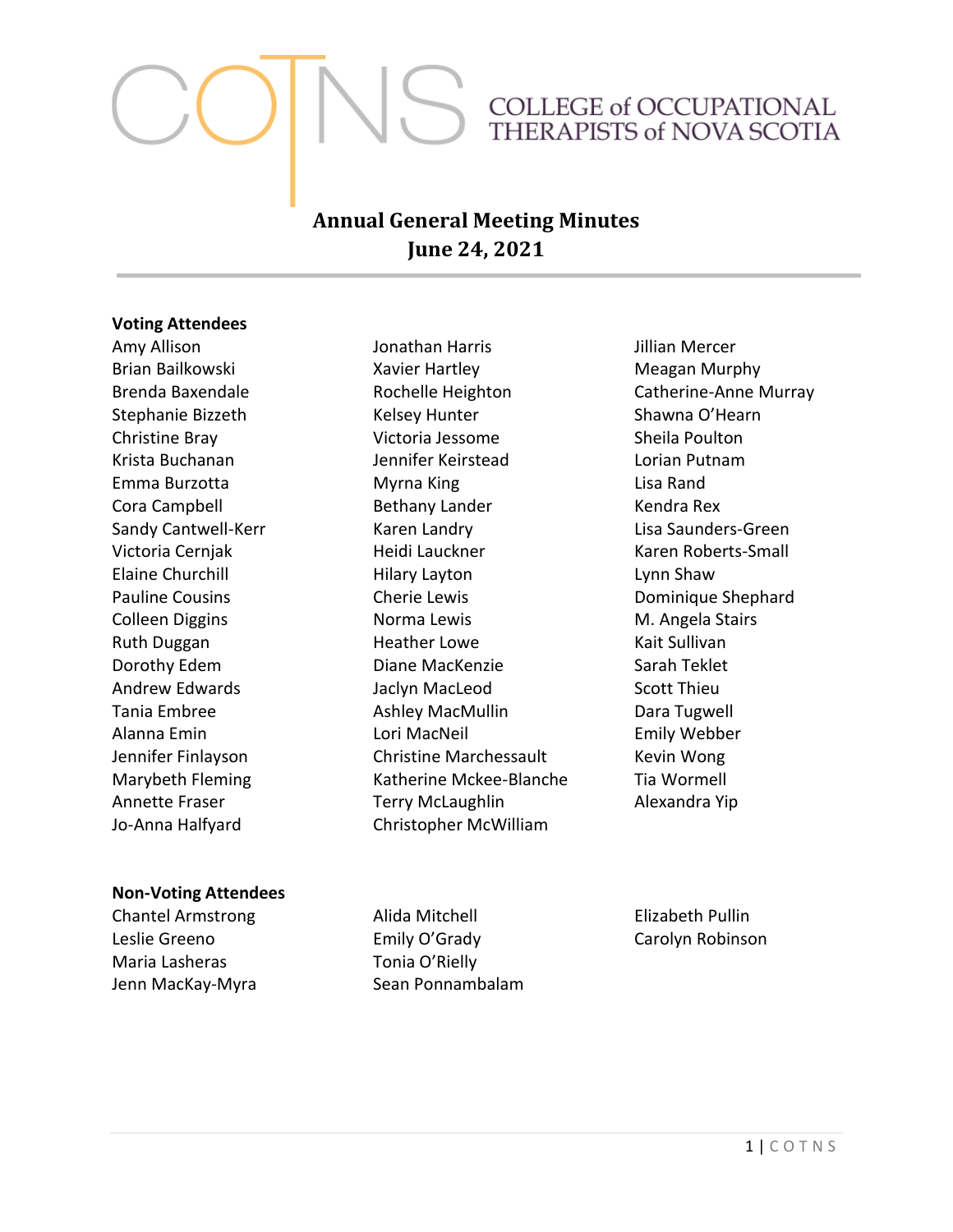## **1. Call to Order**

The AGM was called to order at 12:06pm by Sean Ponnambalam, Chair of the COTNS Board.

Sean read the following acknowledgment:

That we are gathered on the unceded and ancestral territory of the Mi'kmaq people.

Sean introduced the Board and staff of the College of Occupational Therapists of Nova Scotia.

#### **2. Approval of Agenda**

**Motion**: It was moved by Christine Bray and seconded by Scott Thieu that the Agenda be approved as circulated. Motion carried.

#### **3. Approval of the 2020 AGM Minutes**

**Motion**: It was moved by Christopher McWilliam and seconded by Terry McLaughlin that the June 18, 2020, Minutes be approved as circulated. Motion carried.

#### **4. Auditor's Report**

The Auditor's report was presented by Alida Mitchell, CPA, CA and Tonia O'Rielly, CPA, CA from BakerTilly NS.

**Motion**: It was moved by Christine Marchessault and seconded by Myrna King that the Auditor's report was received. Motion Carried.

**Motion**: It was moved by Lynn Shaw and seconded by Sarah Teklet that COTNS reappoint BakerTilly as the 2021-2022 Auditors. Motion carried.

#### **5. Annual Report**

Kevin Wong, Registrar of COTNS, reviewed highlights of the annual report including: The pandemic's impact on occupational therapy in Nova Scotia including virtual-care practice and registrations and the proposed streamlined virtual care process nationally. The Credentials Committee reported on the registrations in 2020/2021 and the creation of a new Guide to Supervised Practice. The Continuing Competence Committee expects to release of the new continuing competence review within the 2022/2023 registration year and shared details of the assessment. The Practice Committee developed the Practice Standard: Conflict of Interest and is working on two new standards over the next year. The Investigation Committee received five complaints in the past year. The new COTNS Regulations have completed consultations and anticipate implementation in the next 12-18 months.

**Motion:** It was moved by Brian Bailkowski and seconded by Xavier Hartley that the 2020/2021 Annual Report was received. Motion carried.